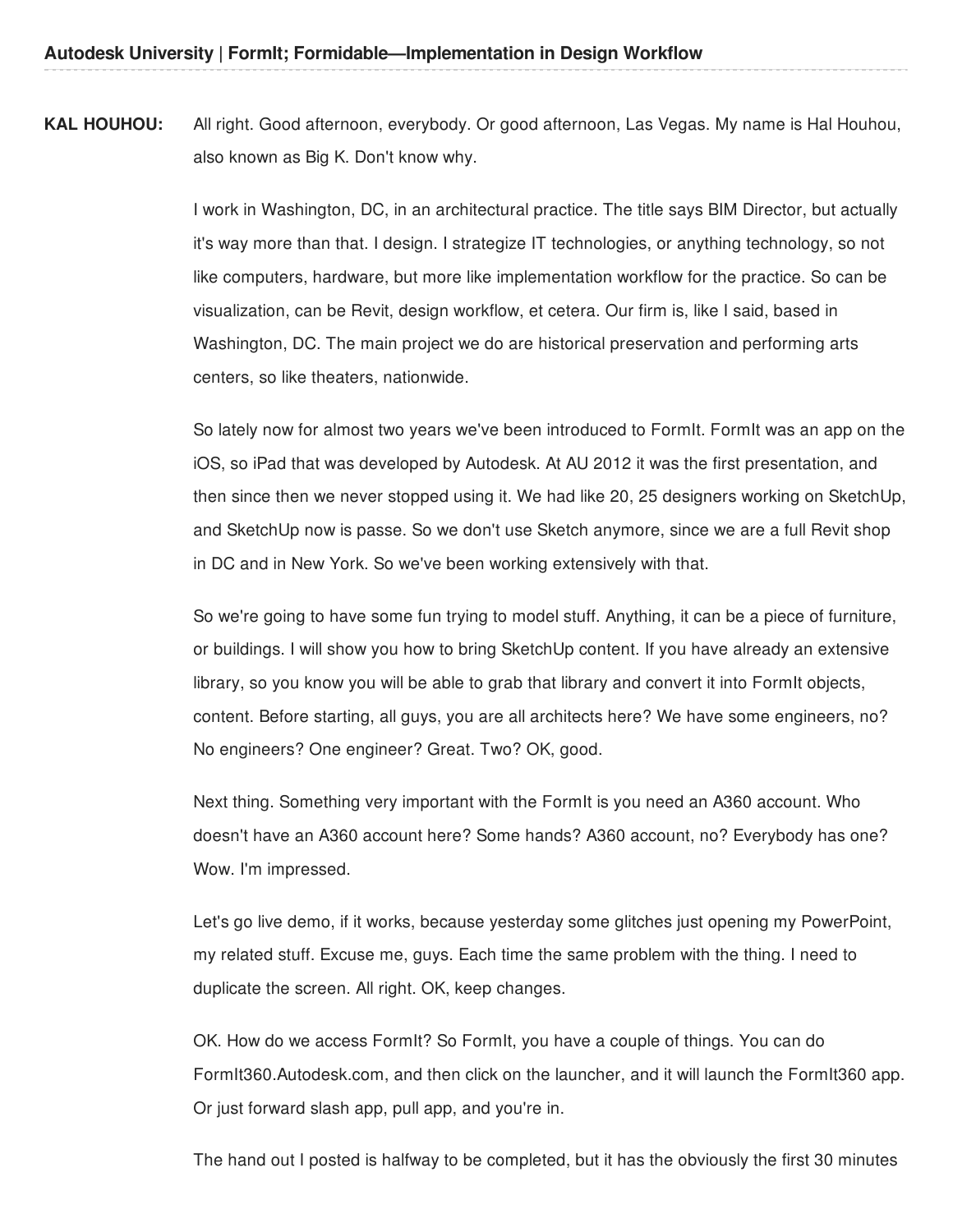of this session. I promise I will finish it as soon as I go back to DC. I highly recommend to use Firefox as the browser. That is way faster than any others, although it crash time to time because this is Windows 10 Pro, so it crashes. Firefox crashes.

We tried with Chrome. For very complex modeling, it's not as fast of a thing. You can use Safari, so if you are on Apple, on Mac, so you can easily use your Safari. So anything that is a browser that is capable of HTML 5, that answer your question?

## **AUDIENCE:** [INAUDIBLE]

Yeah, the HSO as well, yes. Sure, we can. I'm fine. If I crash, I will go back to H, definitely. All right, so that's the interface. So anybody here already went to a class or a FormIt lab? Some hands up. OK, some few. The canvas is pretty straightforward. It has the axis in all direction.

It is already signed on? No, it is not. Excuse me. So we need to put your information, your A360 account information in. OK. Prefer to check the box always. All right, so we're in.

OK. So, new sketch. The first part of this session is we're going to look into how to do programming. So at early stage of any project, I'm an architect as well as you guys, so we do some programming. So we have given the program of let's say the whole project. Most of the time we know the site, so we have possibilities to find out what's the area of the site. You've got it in AutoCAD, or in Revit, it doesn't matter. So you've got the area, OK.

So this is the portion that's are here. So you have gross area, you have target area, and then we have the floor area ratio. So the exercise that we're going to do today is actually what our office building is located. So the first thing I'm going to do is I'm going to click here on the location icon. And I'm just typing an address. So the address of our office now is I Street, sorry. Northwest Washington, DC. OK.

So when you zoom in, it's like Google Earth. It's reverse wheel. So be careful when you zoom. All right, so I'm going just to zoom a little bit. And then I'm going to click on Import Satellite Image. I'm going to zoom out a little bit to look at my building. I don't recognize this stuff. Is it here? Funny. Hello? It type another address.

OK. So it should be-- well, it doesn't matter. It doesn't matter. We're going to do it from scratch. OK, so I'm happy with my block, I just click on Finish Importing. So it will bring that image, satellite image of your project or whatever. And then you have multiple possibilities. So when I double click on the satellite image, you can play with the transparency. So that is handy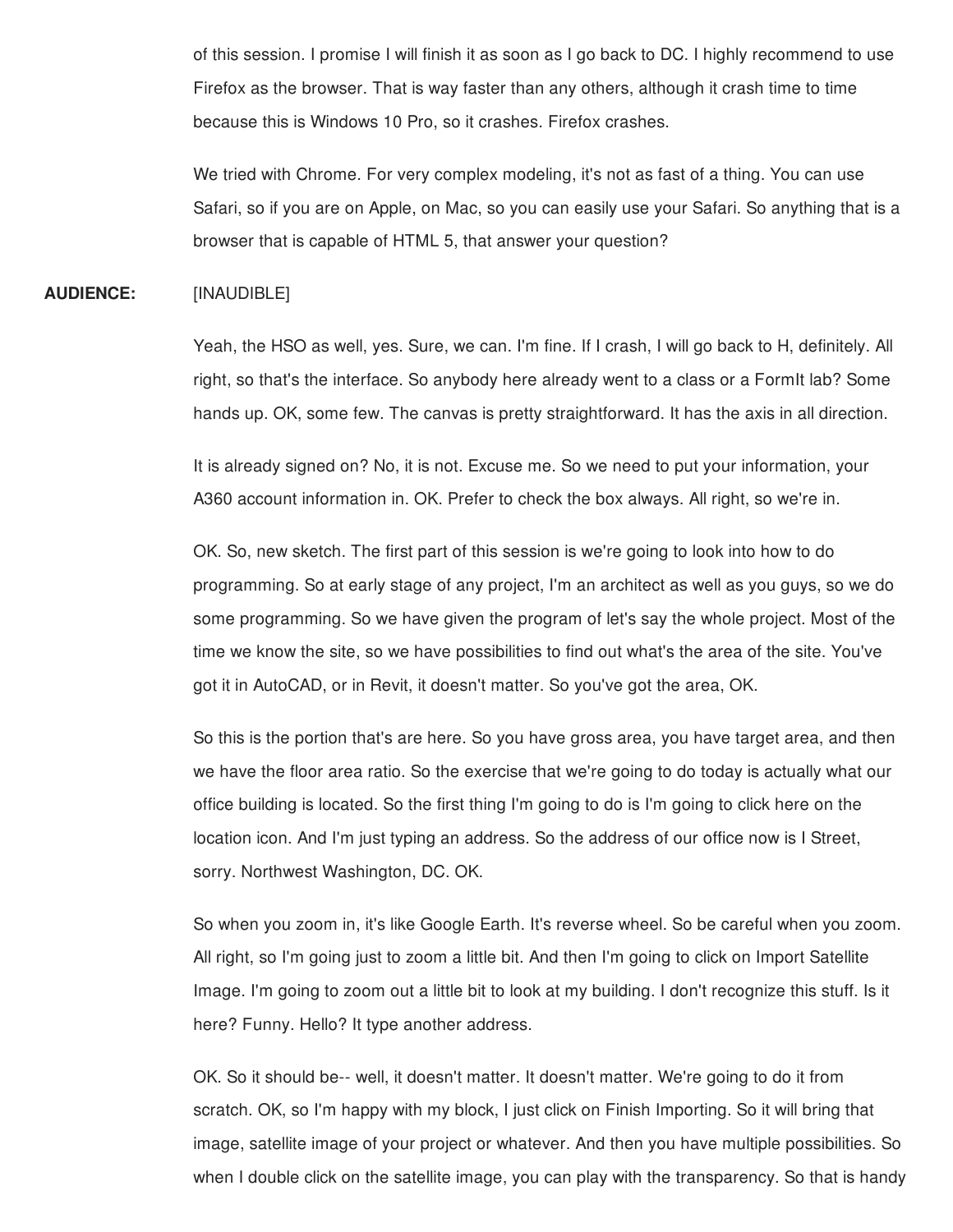for a couple of things, is when you import other images.

The question that comes always with the designers in my firm is, how can I import a CAD file? A .dwg file is not that easy. So you have to go through an SAT export. But in order to export through AutoCAD an SAT file, it needs to be 3D, like a 3D solid, stuff like that. So even if it is a very light thickness. So what we have been doing lately is more like creating a JPEG at very high resolution on the site, and important as an image on top. So you can do that as well. And then you have an order here on this side of the screen.

So we can have a display order of different layers of the image itself. All right. You can name it so whatever it is, so let's say I'm just going to have site image, example. All right. How is that on?

All right. So let's say I'm having a little bit more darkness on the thing. All right. So now I'm ready to start the putting my target area. So what is our entire square footage of the project we're going to model? So let's say one million square foot, just to have some density. We ask Autodesk guys from FormIt time to put some-- because each time I type all those zeroes, I have no idea if I'm putting the right number. Oh see, I didn't. That's 10 million. So I have one too many zeros.

And here, even if you click on that field, you won't do anything. You know why? Because we have no buildings yet. No nothing are showing. And then we have the site area. Let's say I'm going to put 100,000 square feet, OK.

So now I'm ready to start modeling. I have favorite tools. This is essentially line or the rectangle. So line is if you have some shape like this one, it's snapping. So I can put like say 10 foot value here. I'm just doing anything. It doesn't matter if I am--

Always some glitches. Sorry about that, guys. So you have an undo command over there. I'm going to do it differently. Just doing it like that, and then we might change the shape of the building itself. So I have a surface or a closed loop. When you have a closed loop, you are able to-- see now my cursor changed, the shape of the cursor. And now I'm able to extrude that surface right away, like the pull up in SketchUp or in AutoCAD, when you are in 3D.

You see that value, 400 feet. So I can hit the Tab key, and I can enter any height. So we're in DC, so 400 feet, no-no. It's a no-no. So let's say we put 160 feet. If you put no units, it's like Revit. By default, it's feet. Because we're in imperial system.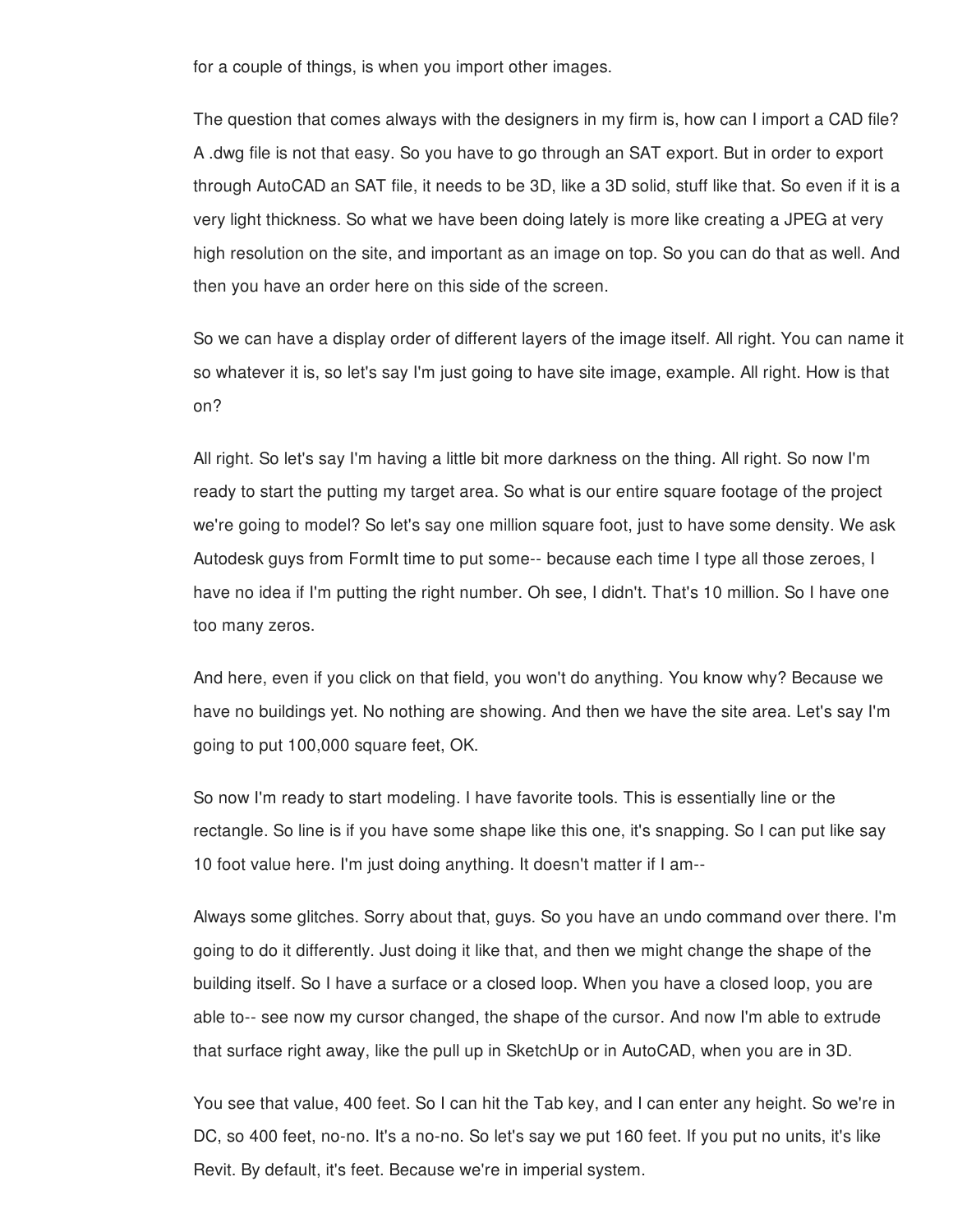If you are in the metric, do we have any European here or metric guys? Some hands? Yes, a couple. So you go to the gear here, Settings, and you have units, you just switch to metric. As easy as that. And your default will be meters.

So 160 feet. I'm going to click if you let me again. This building now doesn't show me anything. OK, so I'm going to make it as a group, because I like to name my buildings. It's always good to name a cat as a cat, instead of an animal with four legs and some foreign thing, meow. Always say that thing when I do my Revit classes when I train people.

So you can name the group. So let's say that building is let's say building whatever. You can put an address or building A, or whatever it is. If you allow me. Come on. All right. OK.

Layers. So the more we are going to advance here, I'm going to show you what we use the most. Before that, it says area by level, but we don't have any levels yet set. And then here, below that it says Use Levels. So before checking that box, I'm going on the right hand side. And I'm going to do a level system here. And I'm going to add, and by default is display level.

So display level is think about like a virtual line that will section your building height. And since that component is a mass, when we export to Revit, you will be able to have massing floors. And because we are having massing floors, you can schedule, correct? OK. You guys are all using Revit, I suppose? Beside Mr. Professor.

OK. So add multiple levels. Distance between levels, we know let's say floor to floor 12 feet, for example. We have 116. So it's going to be 16 levels. I go back to the properties of my building, and now I'm going to check that box. And oh, magic. Here they are, all my levels.

And because now we have levels, so that field start to fill up. It could have filled up though without putting levels, because since we have the volume and the height. We are fortunate to have one of the mastermind of FormIt in the room. Tom Vollaro.

So that's one building. We are not going to do much more on the modeling, because the point here is not to do a fancy modeling. It's about program and floor area ratio. So in that area, by the zoning of DC, since we 160 feet height top, we are limited to an FAR of 10. If I was on 180, I would be able to have FAR of 12. But that is part of the district. It's very complicated, I'm sure. If I have some people from Massachusetts, they have the same issues. So let me make another one, another building. Let's say this one here over there.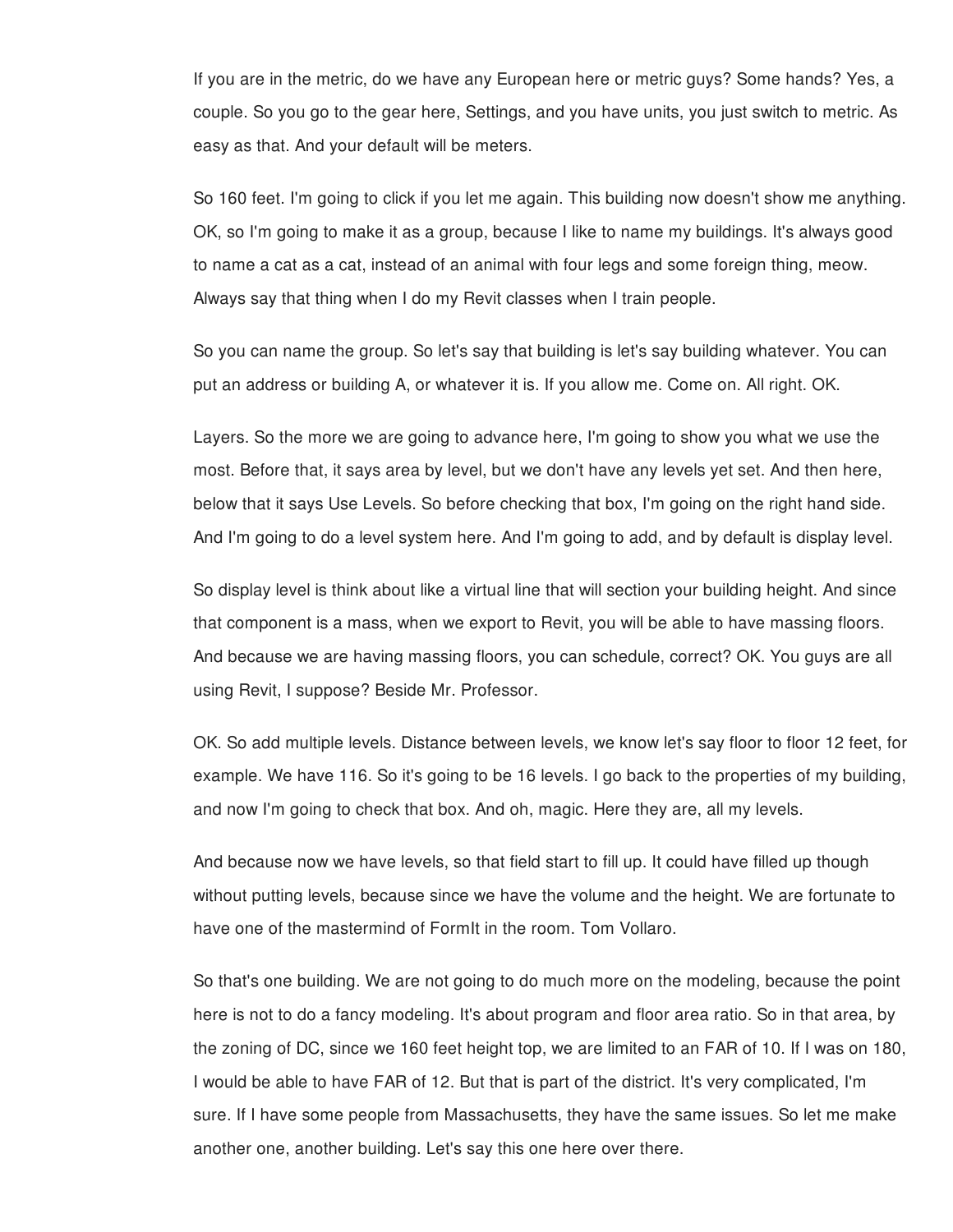So something I'm going to, let's say, make maybe 100 foot. That's more than enough. Double click that model. Then make that building B, for example. Use levels. Since we already set up the levels, just we need to check the box so that will display them. I go back to the properties here of the thing, and now I'm coming up.

I continue to model. Again, it doesn't matter for now how accurate it is, since we're doing kind of block and stacks. So something here. Up, pull up. Building C. Use levels.

If you have questions, please feel free. Doesn't mean that you will stop me. Yes, I'm listening.

- **AUDIENCE:** Is the background 3D topography from Google Earth, or is it--
- **KAL HOUHOU:** That's a great question, though. You are able to here this flat now. But you're able to create a terrain in SketchUp or in Revit. If you do use the terrain mode system in SketchUp, and then use the converter within Revit, that .skp file, you can import that new model into your terrain, into your project and work like that.
- **AUDIENCE:** With an image?
- **KAL HOUHOU:** Yes. The image, yeah. The image I think, because you need to do it through SketchUp, though I am not sure when you export that the image will come. It's not yet there. Am I right?
- **AUDIENCE:** That'll work. That'll work.
- **KAL HOUHOU:** It will work, the image? It will come now? OK, great then. Wow. I was not sure.

All right. So see our target now is reached. So I have too many level, and the FAR, we are very close to what we are also our target, so I'm going to maybe just having down. Actually, that building-- Doesn't want to click. Let's see this one. I'm going just to edit, if I can. Looks I crashed again. It happens sometimes.

We might just remove a couple of levels. OK. And I can go down as well on this one. That should be now. So we're very close. Maybe one more up. Just add one level. I should be OK now. Very close. OK. Any questions on this particular phase?

- **AUDIENCE:** Question on levels.
- **KAL HOUHOU:** Yes.
- **AUDIENCE:** I'm very curious about the 512 [INAUDIBLE].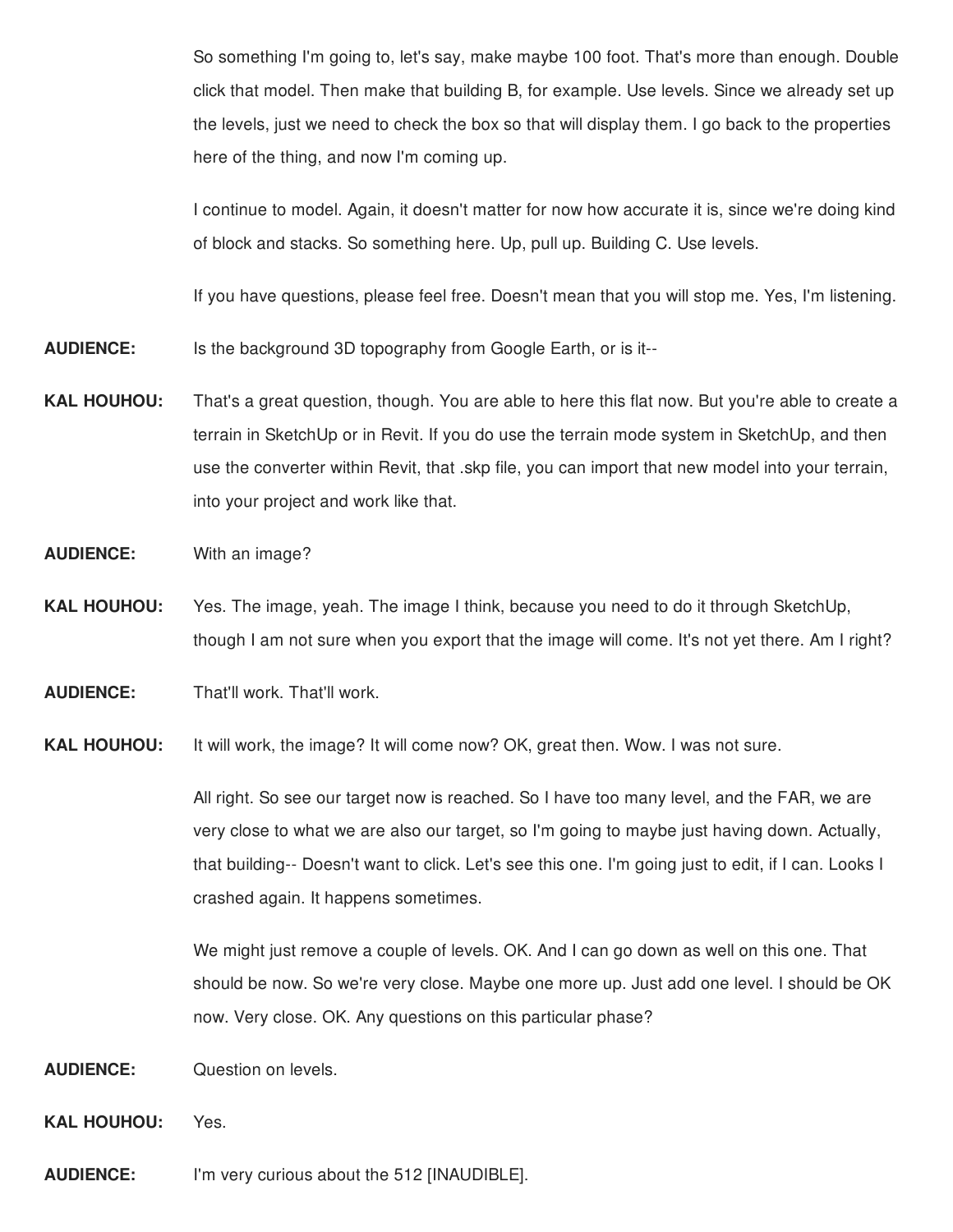**KAL HOUHOU:** Sorry, I can't hear you. There is somebody very loud behind.

**AUDIENCE:** Created the four plates at 12 foot increments. Let's say building A is at 12 feet, but building B is at 10 feet. How would you do that?

**KAL HOUHOU:** I don't know. It's a very good question. So let's try it. But I don't think so. We'll see if everything will change. Yeah, because the levels is for the entire project. So no, not possible right now. I will recommend when you go to the forum on the website, to add a suggestion or idea station to the team, and on a daily basis they are looking at the forum, so I highly recommend to put that. And actually, I will note that in my head to have the-- [INAUDIBLE], yeah. It means that management of levels independently by buildings. Yeah, in DC we are having all the same floor heights, but you're right. You're right.

OK. Any other questions before moving a little bit more? No? OK.

What can I do now? I can also make it a little bit just more fancies for the presentation. So I can start putting some materials. So we have FormIt, the free part of it. And then you have a subscription that is \$300 a year or \$40 per month if you will by month. It can be beneficial to go by month if you have just a specific project where you need to do some stuff on that project. So what is the pro bringing you is the energy, generate insight stuff, energy costs, the solar analysis. If you go to here, so for the shadows for example, if you are in the programming but still doing some site analysis for the shadow impact, for pedestrian traffic or whatever.

And then you have the materials. So by clicking on Import Material, it will load the entire Autodesk library that is available on 3DMax, Revit, [INAUDIBLE], and so on. And for example, if I'm going to look at glazing, I might just go to blue green, import, and starting painting the facade I want. For example, OK. Yes?

- **AUDIENCE:** If we have custom material libraries, can they be imported?
- **KAL HOUHOU:** Excuse me. It looks like-- Pardon me?
- **AUDIENCE:** If we have custom material libraries, can they be imported into this as well?

**KAL HOUHOU:** Not yet. I'm not so sure it will be possible. But you can customize the material in site, on site here on the project. So if I go back to get my materials. Sorry, it looks like I had a little crash.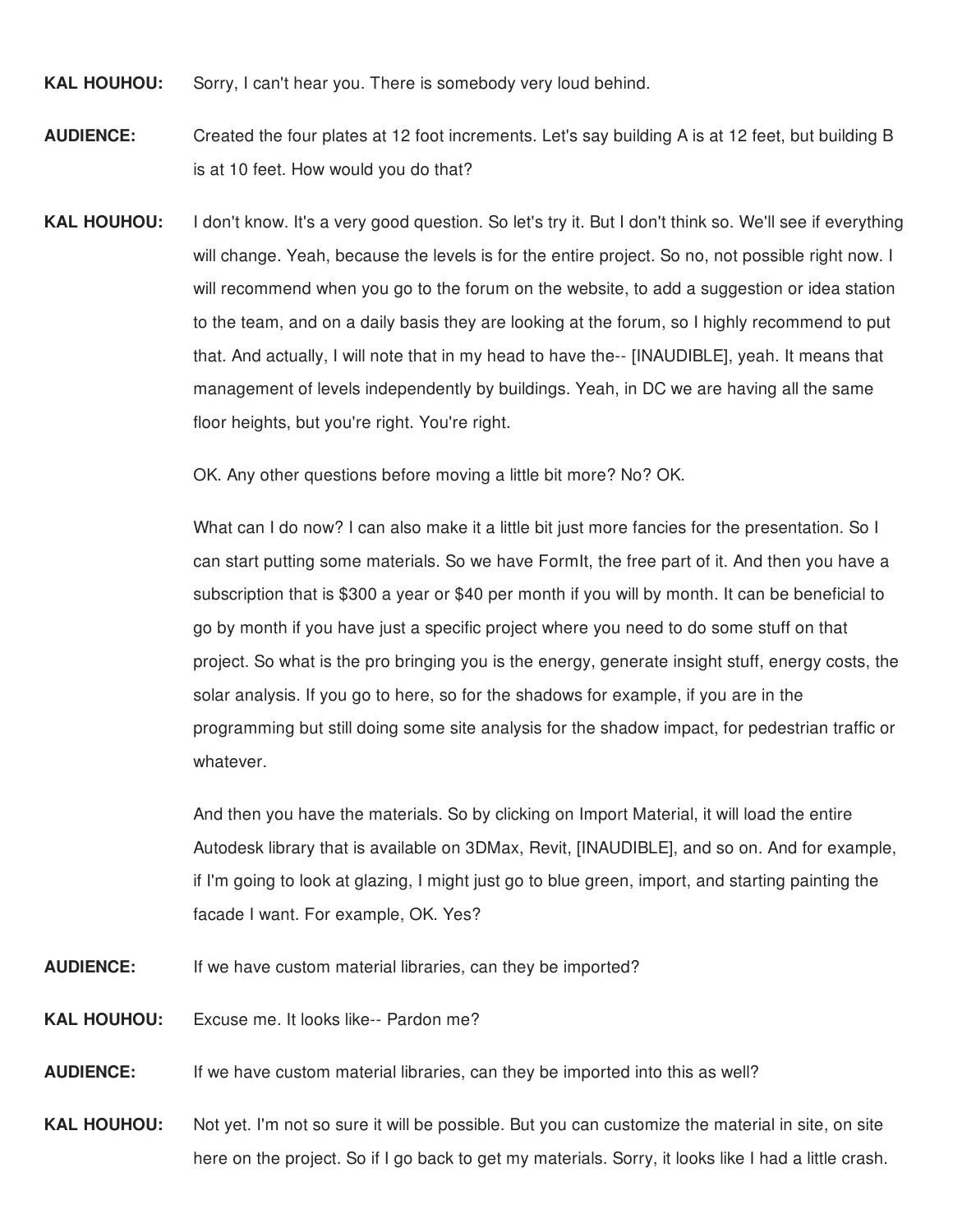So glazing, this one, import it again. So now it says it is in the main kh sketch. So I am painting the whole block here and this one here. So you can edit the material.

So you can add, let's say if we had maybe a brick wall, you could have adding some bump mappings. So if you guys are using rendering software, 3DMax, stuff like that. When you generate materials, you can add as many. So another texture, it can be an image, or something like that.

And you can play with the opacity of the material, so you customize it. No friction, low gloss. I want it less glossy. And the reflection, oblique. And maybe just call it something else. And just OK. All right, and now I can paint. Doesn't look different now. No? Likely.

When you go to samples is going to whatever has been loaded with FormIt. So you can do some green roof if you want. So I'm painting the green roof, for example. So we did levels. We did the painting. We had the property set up. Now I wanted to show you the scenes.

So the scenes is a way to present your design to other people. So by clicking on the scene here and adding scene, you can just click whatever. You can name that something that talk to you. For example, I don't know, West North. Now I'm turning--

So let's see, I'm turning now here. This is my scene two. My scene three, maybe it this some view that is closer. My scene five will be maybe something, some view here. And then you can see what you can change. So there's a camera position. Layers are involved. Sun and shadows, if you're having them, and visual style.

So visual styles are accessible here. And it is all about that. So you can display [INAUDIBLE]. You can display the grid or not. And what is here between parentheses is the shortcut, the keyboard shortcut. Yes, tell me.

## **AUDIENCE:** Is there a view cube?

**KAL HOUHOU:** Yes, the view cube is there. So we are in 3D. If you want to be in a plane view, you can. I use the plane view when I go precisely adding a specific silhouette of a building, specifically when it is like some contextual buildings, existing buildings, sorry. When you are building your own stuff, I don't need to be. I go visual 3D right away, but that's me again.

> So go back to do the thing here, and then you can play the scenes. It will go scene by scene. But it give you some sense of a possible presentation that you can do to anybody. And it's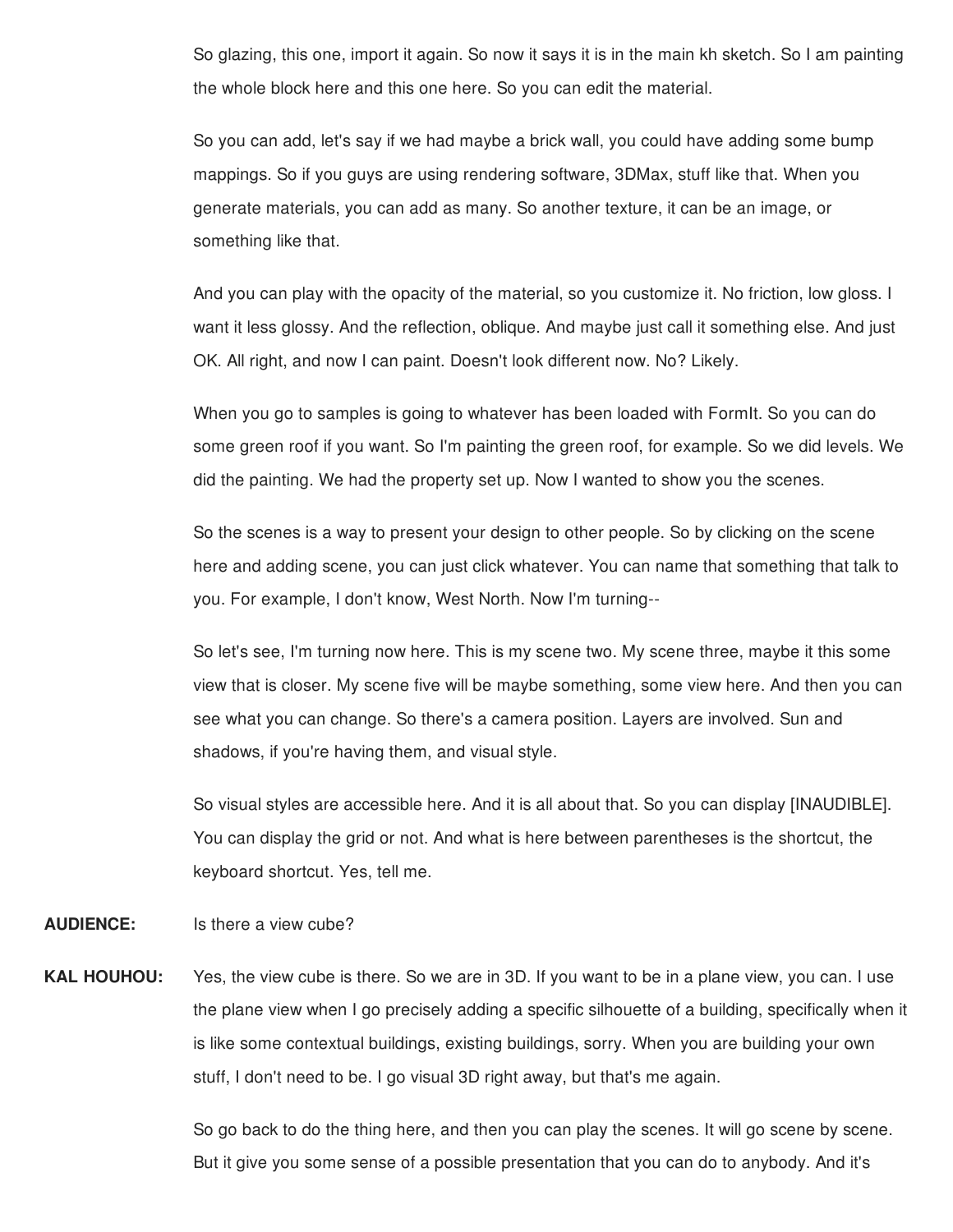playing in a loop. So you can easily having that. We have actually a screen in our foyer, in our lobby, and we're playing in the loop our latest projects that we've be developing. So whenever a client or somebody come to visit us, they have a very good looking at what we're doing. So just giving you some possibilities. Then I stop scenes, and it will stop wherever I was.

So we are halfway. Let's do now some more design stuff. Let me show you. This one was a fun project though. So I was invited to-- I don't if you-- yeah, I remember some of you actually here some faces. That was the Colleoni Chapel. So it was a competition between me and two other contestants to design in 30 minutes using the Venetian, the palazzo buildings surrounding here, and--

Sorry, guys. [FRENCH] This is when you live stream, it always happens. Just click on Launch. So it's always important to save your design as we speak. So the chapel. That's my famous wedding chapel. Yeah, so 30 minutes to come up with some design. I didn't win though, but that's fine. I like the winner chapel better than mine. He has a more design skills than me. I was doing is more like a conceptual thing.

But in this project, this model that was 30 minutes, I used 95% of the capabilities of FormIt. So most of the features were used, and I'm going to show you how you can deal with that. For example, the Colleoni sitting here this is a profile. And it's a loft. It's a loft function.

So if you use Revit, are you using the conceptual massing on Revit, yeah? So the loft functionality is you create a shape profile that is actually a surface here, then the path, and then you tell the application to follow the path by using that surface. So I created that surface that is here. And then just the long path, and it will extrude this stuff.

Another tool that is interesting is these are all groups, and they were created as one piece. I can show you. So you're going to tell me how did you do. So there is a function that is very great that was added. Maybe I should switch to Edge like mentioned by one of you.

So yes, there's one functionality that I love, is the possibility to change your reference plane. Because as you saw earlier, we were all doing the stuff from the plan view. But you can easily change your reference plane, and I'm going to show you how. So right click, and you have a couple of icons that we'll show.

I told my IT guy, don't give me a Windows 10. Maybe it will be better. So I'll show you quickly know how to deal with that. Sorry, guys.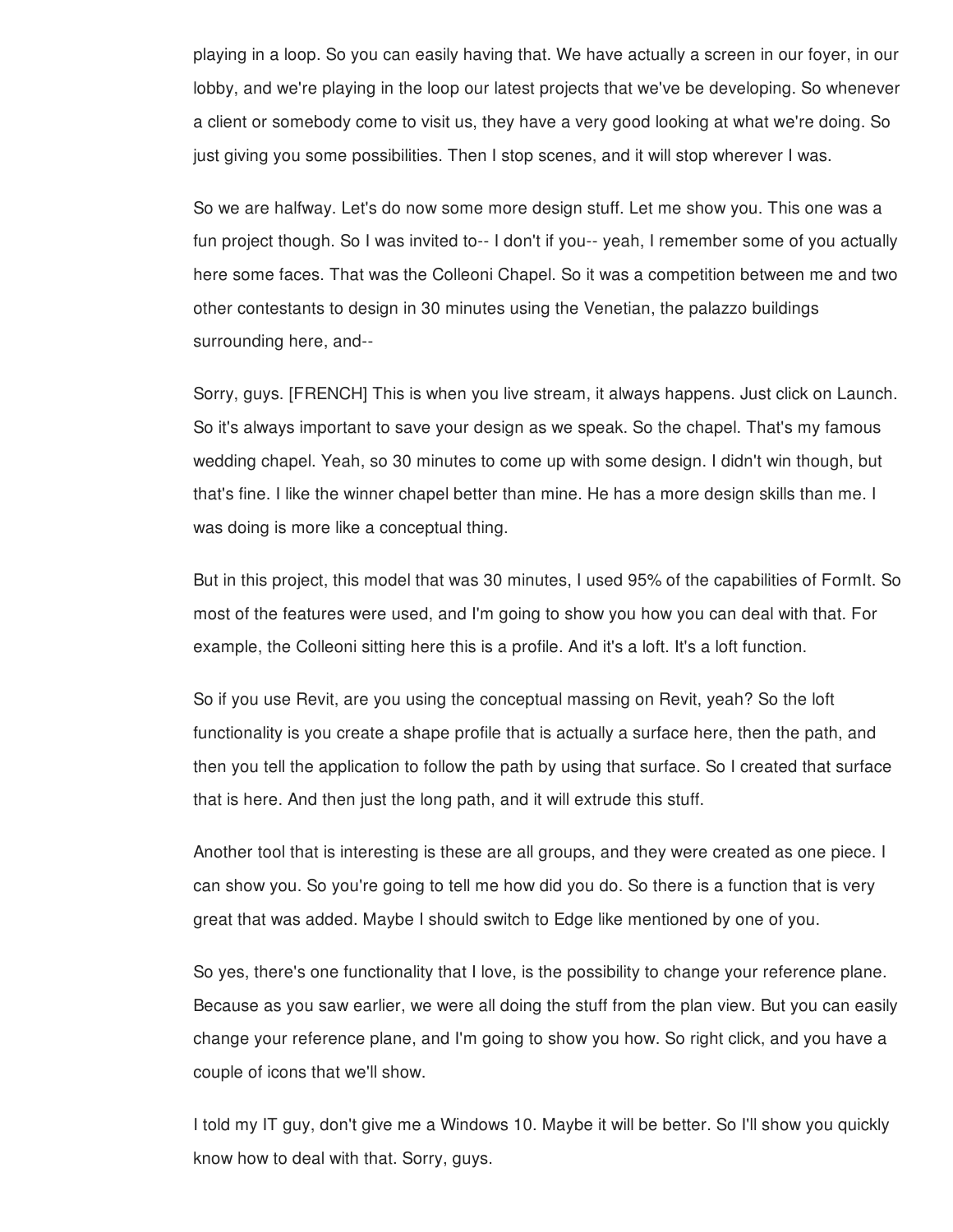OK, so right click. Right click, and then you have here change to set your reference plane. I call it reference plane. It says Set Axes, but it's actually a real reference plane. So when you click whatever the thing, new Z. So I'm going to change my Z as the green axis to be vertical here. And automatically my grid will be vertical. So now it's easy to build anything that is whatever. Then starting either plane like that or not. Having now, I go back to your beginning of ref plane that was the default one, you need to reset. So just reset on this one.

So I'm back here. So let's see now I'm doing a path, like a spine stuff. And then I can use now my loft command here, my sweep, sorry. And now here it says select edges of face, so I can select the interface. Sorry, guys. And then my path. And now I click OK, like finish the thing. And here my sweep. So let's see, that's my building.

Remember, we can go back to our material. So input material and go again glazing. If you want to do some stuff, some [INAUDIBLE] whatever. So it's transparent now. And so on.

Somebody earlier before the class begin said, hey how can you do quickly walls? So I'm going to show you how to do quickly walls. So let's say you know that your building is 20 feet wide. 20 feet wide. It looks like it is not doing anything. So I'm doing whatever.

So now here I can go a little bit up. I right click on my top surface, the roof for example. And you have the offset command here, or OF. And now I can specify the thickness of my wall. So if I go tab, I know that my wall, let's say eight inches. So here don't forget to put the inches unit, because it might understand eight foot. And actually it is eight foot. So my eight inches are here. And now what do I need to do? Anybody?

**AUDIENCE:** [INAUDIBLE]

**KAL HOUHOU:** Exactly. Push down this surface, if it allow me. It does not allow me today. No pushing today.

**AUDIENCE:** [INAUDIBLE]

**KAL HOUHOU:** You believe me, so normally you pull down that top surface to the complete ground floor. And so you will have the excavated building with the wall. It's just not doing anything. I'm just laughing because yesterday I was doing also live streaming for a web service, cloud service for Autodesk collaboration for Revit, and I had the same glitches. I said that's the last time I'm doing any demo now.

See, the Edge doesn't work. This page, this one, I'm going just to Firefox now and just re-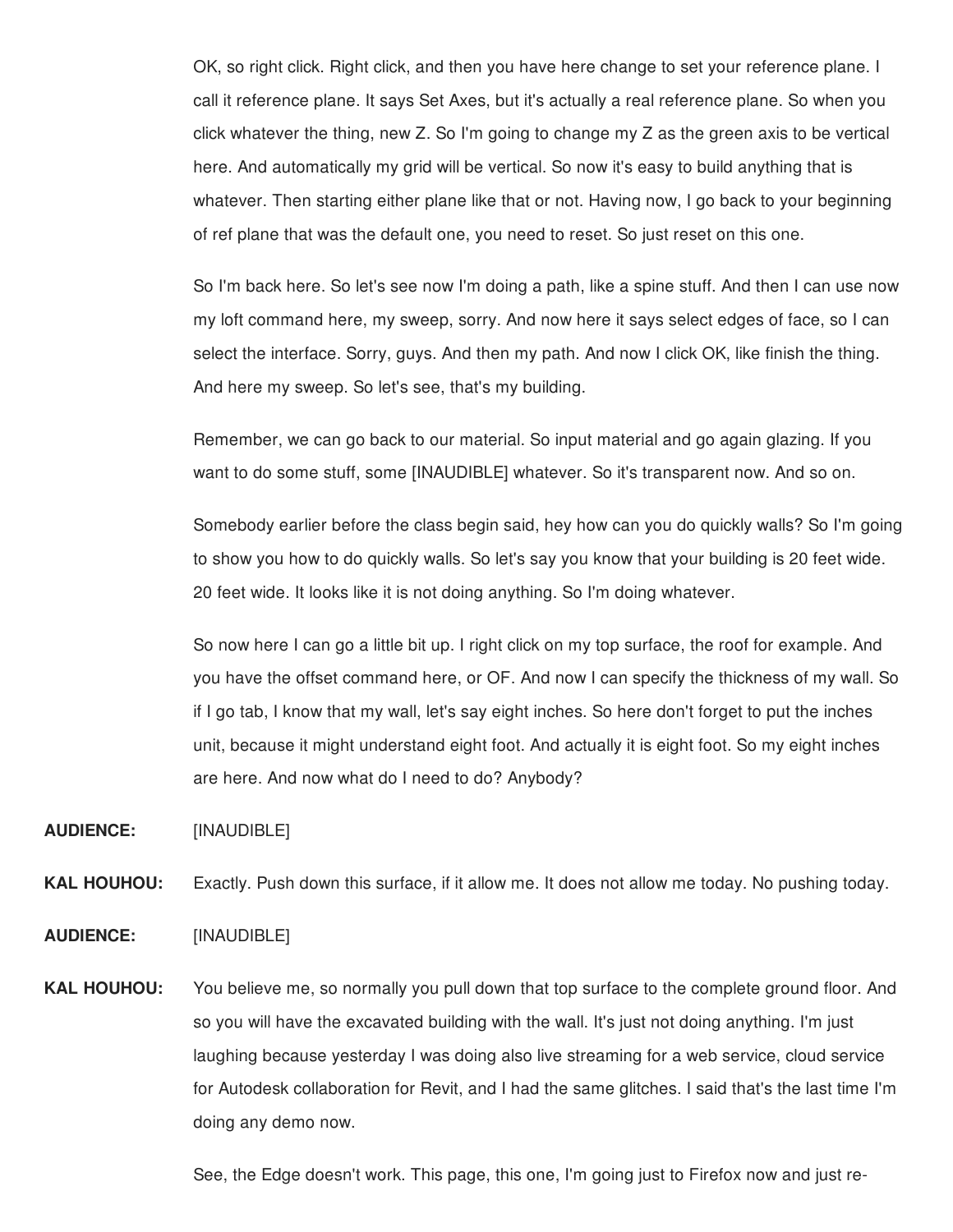launch it. Any questions? We have like 20 minutes. So I'm going maybe to show you now how to bring SketchUp elements.

So if you don't have a library in your company, it doesn't matter because we have the 3D warehouse, connect? And in 3D warehouse, you have the definition towers, they are available in the 3D warehouse. So something you can do much more in this case.

So within Revit, there is a converter add-in available on the website, on the FormIt360.Autodesk.com. So if I go back to that web, and go to the FormIt Autodesk blah blah. So see where it says download here, so you have the plugin available for 2016 and 2015.

So go back Revit. Now the add-in here. The FormIt360 conversion, I click on the fly out, and I have convert family content, so RFA, so from Revit into a FormIt content. I can convert very quickly and FormIt360, so .axm files into an .rvt file. Although I prefer that method than the one that says it's automatic, because when you save your sketch on FormIt normally,

I say because it depends, it goes to your A360 account. So it create also an .rvt file. I said normally, it's because I think it's queued, so you were not alone working. So if there's nobody, if you're doing it at midnight, there's no problem. So it will be instantaneous. If not, during the day I found out much easier to do that way.

And then we have the one that says for SketchUp. So what do I need to do? So be careful with that. If you want to do only one SketchUp file at a time, you can. If you have multiple SketchUp, I would recommend meant to keep the total less than five megabytes. So if you have a big background project, I won't recommend to import that to FormIt. It will crash FormIt all the time. Although the one I'm going to show you is three megabytes.

It will tell me right away if it is not here. Then we place it on the content, et cetera. So I already did the thing, so I'm not going to do it again. So I'm just going to Import here. So Import 3D Model, and that's my .axm file, so it used to be a SketchUp file, and I'm going to import that guy.

My dream city. That was done on SketchUp Years ago, project. The nice part of it is now you can, in each of the surfaces, you can change them. So you can go up. You can go down. You can change the entire buildings, even though it was SketchUp based. I think it's a huge advantage, no? Don't you think? Yeah. And et cetera. So something for the glass stuff, et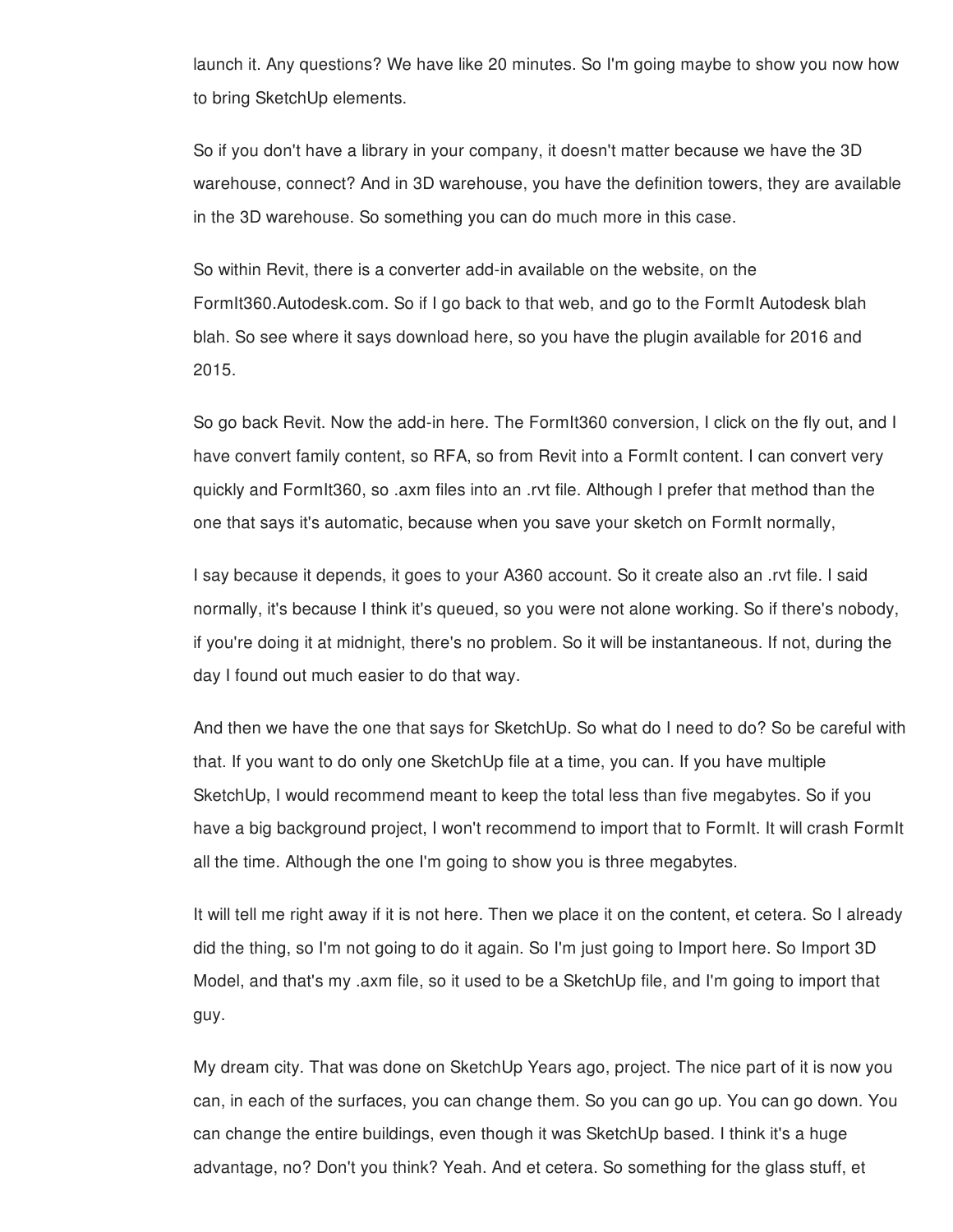cetera.

So I show you the loft. So what are the different-- the loft. Not the loft, the sweep. The loft is always interesting because you can-- I'll show you the thing. One thing I was using a lot with the-- of course it will ask me to log in again.

So let's go back to that chapel thing, hopefully. I'm bringing back our original. You see here there are the visual styles to make it to a little bit more like sketchy. So I have the display extended edges. I can have even sketchy lines if I want. So I will show like it is not fully straight lines. So when you are presenting, sometimes some clients prefer to have that.

Here the levels are not showing, because in that scene, but it depends the scene I'm using. So like this one, it has levels. So remember, so programming PH1. Let's say I save again that guy. I go back to Revit. It want show it here, so you need to download the FormIt file from your A360 account. So how do I do that? I go 360.Autodesk.com. That's my A360 drive. The turning part is you need to [INAUDIBLE].

It's good because I'm here. So that's me, Kal Houhou, the birthday boy. Because my birthday was yesterday. So here's the file, the .xma file. So I can download that guy. It will put it in the downloadable file. It's very quick. Go back to Revit. Convert from A360 from this stuff here, and this is the one. See, only 300 kilobyte. Click open.

Tom, I had that only for Revit 2016. Is this something that you know about? Sun and shadow settings?

- **TOM:** [INAUDIBLE]
- **KAL HOUHOU:** Sorry?

**TOM:** [INAUDIBLE].

**KAL HOUHOU:** OK. No problem. So the mass, the elements will come right now. So just to go back quickly, when I click on a building, you're able to change the categories of the building. So by default, it's mass. I'm sorry, I'm trying. See, category mass for that group, but you can change it to something else. But I mean why would you change the mass into the furniture?

> We have all those categories that are great, so when you have content that you're bringing some SketchUp or from Revit, you can assign them the specific category. So when you import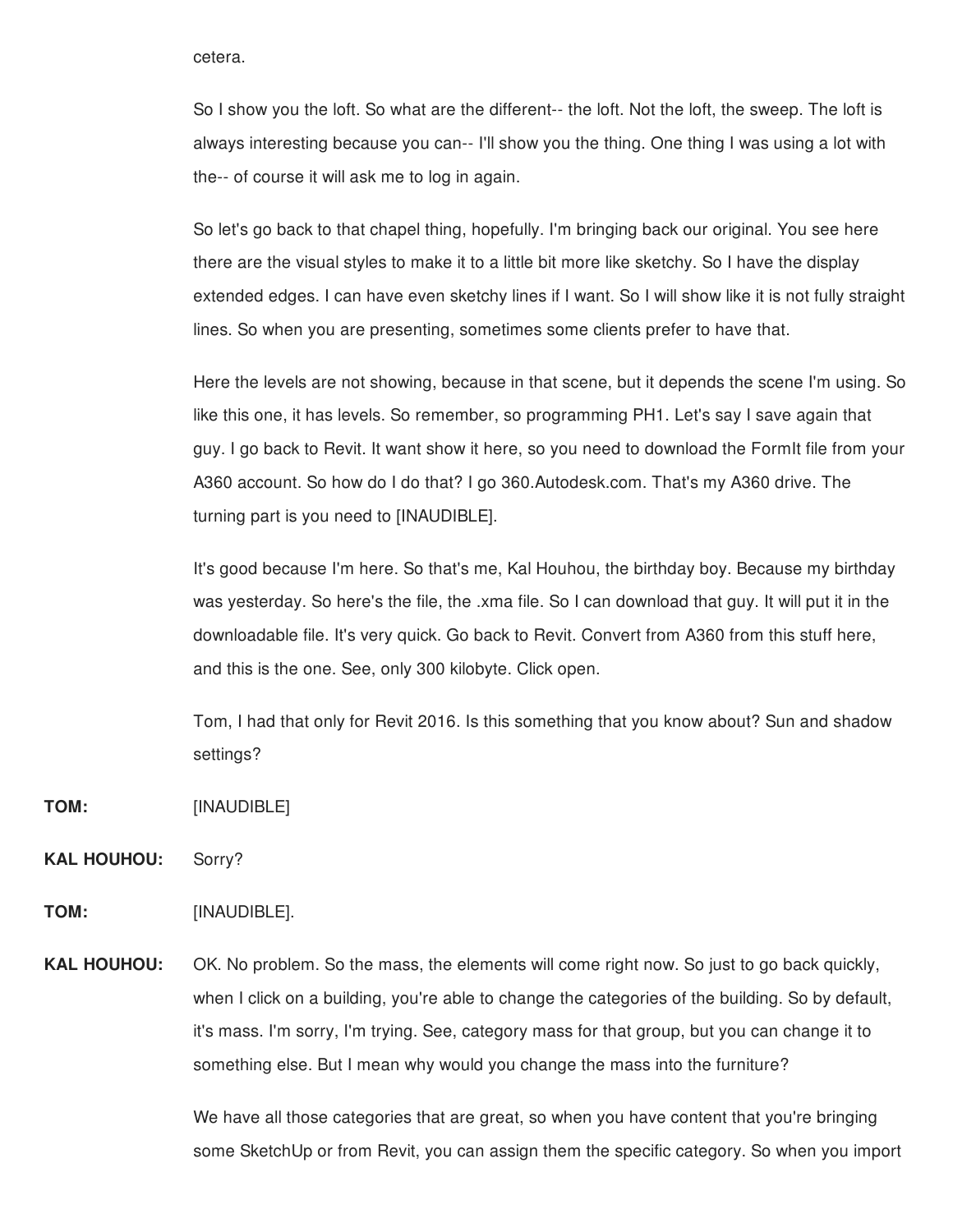that back into Revit, Revit will understand for visibilty issues or not, how to deal with that. So go back to Revit.

These are all masses. So if I select everything, so I'm going to filter using only mass. And click on mass m and I check all the levels. And now I'm able to do scheduling. So if I want to create a new schedule for the mass floors, I can. Classic, mass, mass floor. What do I need? I need levels. I need floor area. And that's all I need.

And then in my sorting grouping, I need to calculate the totals for the floor area. So I have my one point something, my 900,000 million, whatever, six million, seven million square foot down there. So it's easy. It's quick, don't you think?

The workflow is very straightforward. You create your masses in FormIt. You assign the levels. I'm sorry, there's no [INAUDIBLE] left. So you hide floors the way your building are set up. Then you save that FormIt file. You go to your A360 account. You download an .xmf file. You convert that into a Revit file. And then automatically it will open it into the template project, or any project you had open at that time. So it's pretty simple.

We have 10 minutes. Do you want like a QA session?

- **AUDIENCE:** I have a question.
- **KAL HOUHOU:** Sure.

**AUDIENCE:** You showed us how to bring a Google Earth image. Can you also bring topography?

**KAL HOUHOU:** Yeah, we answered the question earlier. Yeah, sorry. You do it on SketchUp. You do the terrain with the Google Earth map think. And then using that converter within Revit, you convert the SketchUp file into a content .axm file. So you have two format. You have .axm for anything that you deal with the FormIt as a project, the sketch. Then you have .xmf. That is the content, the families.

> If it allow us, I will show you quickly how we are dealing with that. And I'm coming for the next question. In the content library here, you can link your library with A360. When I click on Browse Library, I have different categories or folders. Those folders were created how? Because it doesn't say that you can create anything here, correct?

But if you go back to you A360 drive, and I go to documents to see my FormIt, so I have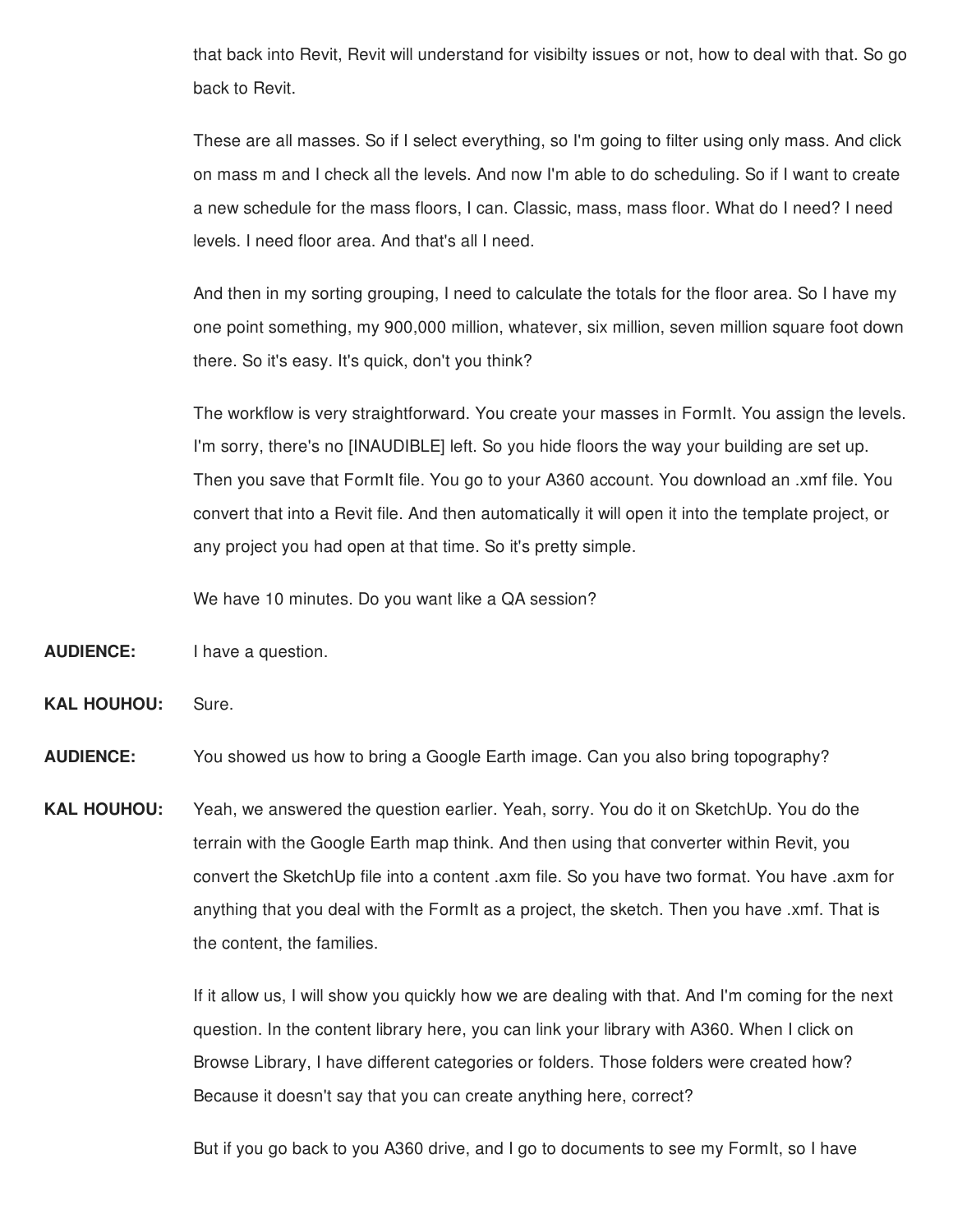content folder. That is automatically created. And then see [INAUDIBLE], No Studio, [INAUDIBLE], Furniture, Sports Car, Tools, Program, Landscape, and then Entourage.

So here I have even people. Those people were created through Revit with RCP persons and then exported to FormIt, so having kind of scale. So it's always good when you do some complex geometry to see that you're not out of scale. When I was doing the chapel in 30 minutes, those cannelloni sea things, like I call them, were maybe 20 feet high. So then I just reduce them using the scale tool. Yes, question.

- **AUDIENCE:** Can you export in Google Earth like you can in SketchUp?
- **KAL HOUHOU:** Make a KVM file?
- **AUDIENCE:** Yeah, like in SketchUp you can just straightly export it and it will go into Google Earth, and then see site context--
- **KAL HOUHOU:** Not yet. No, not yet. The purpose is not to go to Google Earth. You can do it through Revit, if you have the Google Earth link. I understand. You would like to have it, but it's a web app. It's not like a desktop application. So I'm not so sure that Google Earth is talking, that they can be able to have it talking to that thing.
- **AUDIENCE:** Google Earth imports KMZ. I don't know if there's a way to export out.
- **KAL HOUHOU:** For now, the only way, the only 3D possibilities on the export side are .obj, .sat, et cetera. So when I export, see it shows here. These are the format that are available to you. So .obj, .stl, so like 3D printing, as an image, so that goes directly to your A360. Why it's nice to go directly to your A360 is because you can share those files right away with anybody from your team or your distributed team.

I don't know if you saw when I was browsing the documents, I have in my A360 drive here, I have FormIt and FormIt 1. That FormIt 1 actually are the people from my firm that are sharing documents with me, I mean the sketches. If I open that folder for example, see it shows all those .rvt .xml files, so it's plenty. They've been very prolific creating stuff. Yes.

- **AUDIENCE:** Do you have a workflow for Dynamo yet? Are you exporting it into Revit and [INAUDIBLE] Dynamo, or exporting it back, or what?
- **KAL HOUHOU:** It's coming. Cannot say more.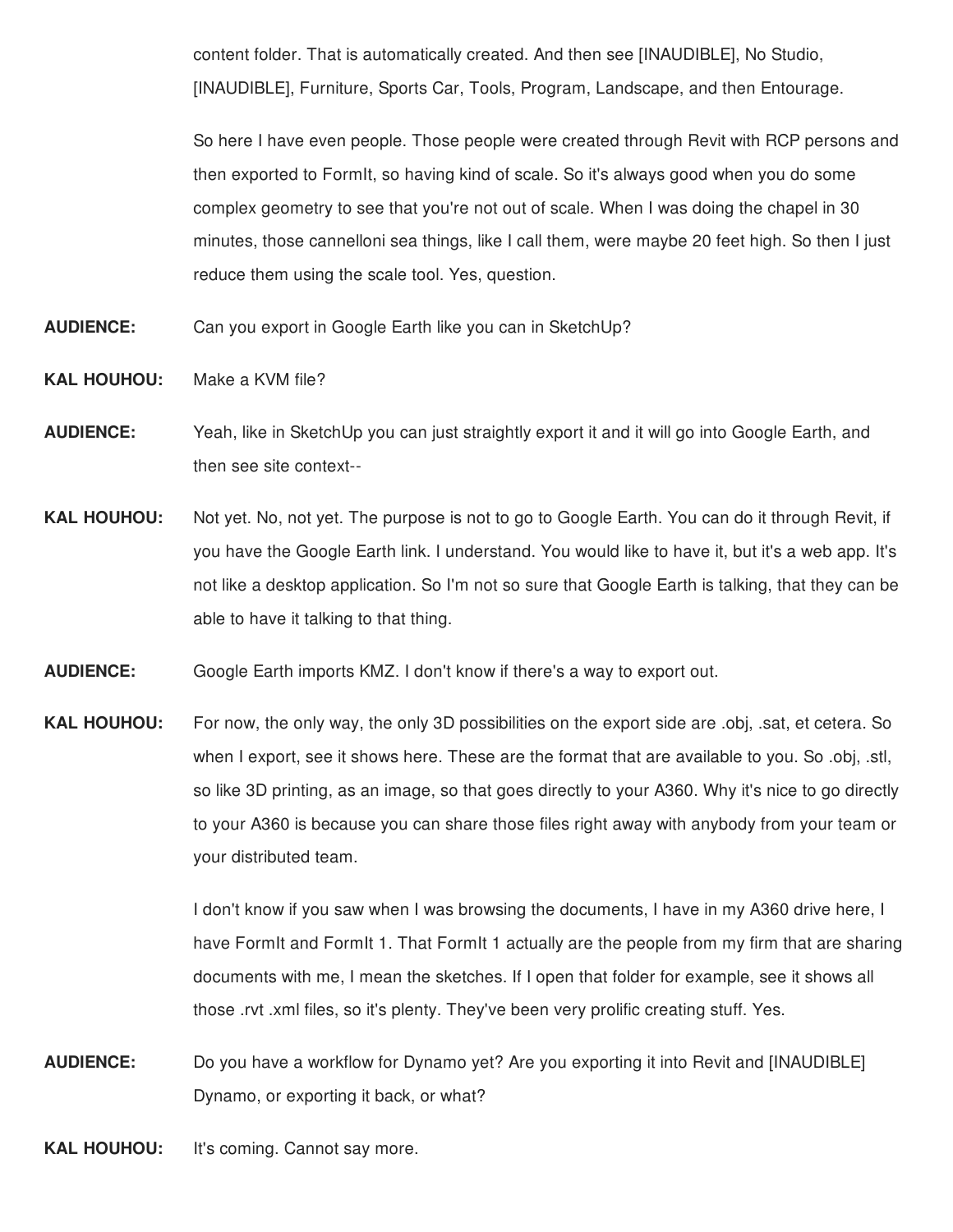| TOM: | Yeah, we're working on it. |
|------|----------------------------|
|      |                            |

**KAL HOUHOU:** Yes.

- **AUDIENCE:** Earlier with Dynamo, Revit couldn't change the loft order. Does FormIt have a specific way it lofts, or--
- **KAL HOUHOU:** No, you cannot. Like selecting the profile path and changing that? No, unfortunately. But that's a good idea.

## **TOM:** What was the question

**KAL HOUHOU:** In Revit, when you do a sweep or loft, so when you want to change the path, you are able to change the profile. I said it's not yet implemented.

**TOM:** Once you create geometries--

**KAL HOUHOU:** It's done.

- **AUDIENCE:** What if you had three profiles involves between the three? You didn't pick the order--
- **KAL HOUHOU:** With the profile, gone. The profile gone.
- **AUDIENCE:** [INAUDIBLE].
- **KAL HOUHOU:** Because the profile are gone. They don't stay as profiles. They don't exist anymore.
- **AUDIENCE:** Can you demonstrate the lofting quickly?
- **KAL HOUHOU:** Ah, sure. We have five minutes. Why not? In the meantime, yes, when I'm doing my stuff.
- **AUDIENCE:** [INAUDIBLE] windows, like in SketchUp it's super easy to input the window into a wall, and [INAUDIBLE].
- **TOM:** There's no auto cutting yet. So below he's showing work planes, like you can rotate the grid [INAUDIBLE], and use any other reference in the model to create work planes. But unlike Revit, it's not required. You can sketch in any dimension. By default [INAUDIBLE].

**AUDIENCE:** Are all these tools in [INAUDIBLE] as well?

**TOM:** No, so these three are not in there yet.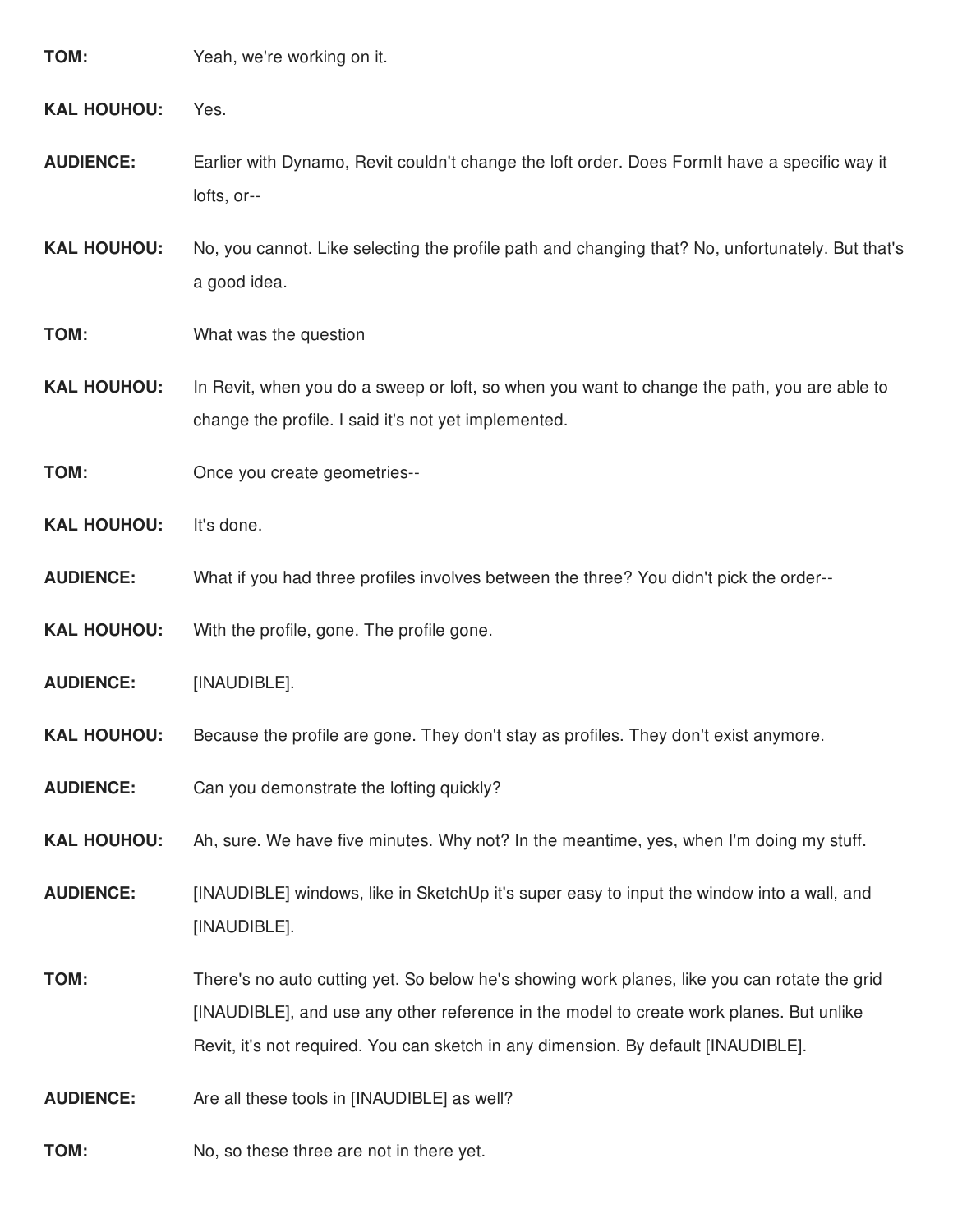**AUDIENCE:** [INAUDIBLE].

**TOM:** I mean, it's similar, but it's [INAUDIBLE].

**KAL HOUHOU:** I'm trying. One, two, three. And then finish. As easy as that.

**TOM:** So if you had five or six of those, you could pick them in any order and loft them.

**KAL HOUHOU:** It ask you first the order. So you need it, yeah. Because how it will understand that the middle one is not the first one? Makes sense? So think about it. It's a very user friendly tool. There is no need of training.

> I apologize for the people who are over 60, but we have our director of preservation who is a designer, he's 63. We put him on FormIt. He doesn't know CAD. He doesn't know SketchUp. He was able. He was able to jump on it right away. Because he's very good with the programming stuff. He knows all the zoning codes and stuff. So very quickly, you can quickly develop many things. You can bend.

I wish I had another half an hour. We show you some stuff maybe. If I had to one more half an hour, I would have shown you something like that. Give me one second. It's one of our first. This project maybe. Let's see if it works. It's a facade study for an office building. So everything was created in FormIt but the slab. The slab profile at that time, we didn't have any converter for Revit. So we exported from Revit the slab profile as an .obj.

In the apps exchange, you got the .obj exporter for free. So we exported it as an .obj. We imported the thing. We create it as a group, then we just populate that slab, that portion profile everywhere. It took us maybe a couple of hours to do the complexity of the nuts and bolts and the profile to extrude, but it was easy.

And actually it was an internal competition, because we have people who say, SketchUp, SketchUp, we love it, we love it. I put some new guy on FormIt, and they finished a day before. So huge. We are doing actually Cincinnati Music Hall, so a project in Ohio. So we have a lot of existing condition in that project. CMH, CMH.

So we hire an interior designer for this project. It's coming. And our principal designer, let's say she was hired Monday. Tuesday, he came to her and he said, by Thursday I need you to come up with some lobb design, et cetera.